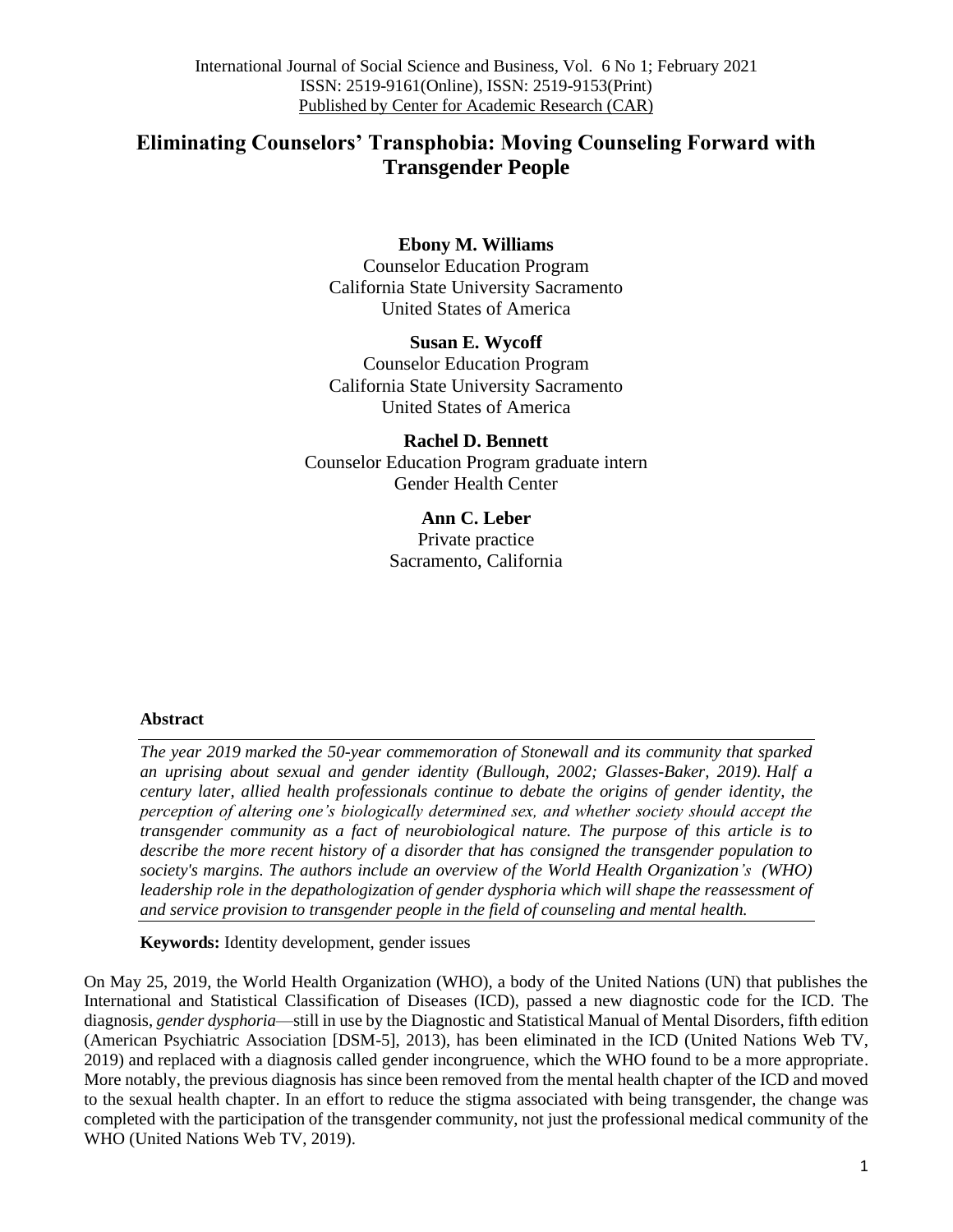Dr. Leonid Poretsky, Director of Endocrinology of Lenox Hill Hospital in New York, described the change as offering a new frontier for the field of medicine and psychiatry as endocrinologists have been studying this for many decades since hormone replacement therapy has been a form of therapy that many patients have requested. In time, it became clear that hormone therapy was not the only intervention transgender people needed to achieve satisfaction in life. As a result, some hospitals have developed wraparound services to meet the broader needs of transgender clients (United Nations Web TV, 2019).

Next, to destigmatize the care of transgender individuals, the UN panel concluded that gender identity is part of a person's individuality, and is as equally relevant as one's ethnicity, height, or eye color to one's overall identity. Poretsky clarified that transgender identifications are not of mental illness, nor a physical illness. According to Lev (2004), to receive medical treatment, transgender and transsexual people must prove themselves "disordered;" while simultaneously, having prove themselves mentally healthy. Paradoxically, approval for treatment should not depend on being mentally ill, but on being mentally sound enough to make empowered and healthy decisions regarding one's body and life.

#### Historical Context

Transgender people's experience has historically been one of social exclusion. For example, in early 20th century Berlin, Germany, physician and sex-educator Dr. Magnus Hirschfeld and his colleagues advocated for Berlin's transgender community by providing gender affirmative care, along with hormone replacement therapy and surgeries (Beachy, 2014; Marhoefer, 2015). This changed when the Nazis took power and Hirschfield was targeted for being Jewish and homosexual. His clinic was vandalized, staff were assaulted, and Hirschfield's research and books were burned. Thereafter, the Berlin police permanently closed down Hirschfield's clinic. Forced into exile, Hirschfield died a short time later of a heart attack in France.

In the 1950's, Dr. John Money, a well-known medical psychologist from Johns Hopkins University, argued that gender was learned and could be changed through parental child rearing. Money did not believe gender was contingent on chromosomes, genitals, or even sex hormones (Money & Patricia, 1975). In 1967, a Canadian couple brought their identical twin infant boys (Bruce and Brian) to the hospital for routine circumcisions resulting in irreparable damage of one twin's penis due to a surgical mistake. After discussing their options with Money, the couple decided to have their son, Bruce, undergo surgical castration (removal of the testicles), transforming his genitals into those of female (Erhardt, 2007). Bruce became Brenda and was placed on hormone treatment beginning in adolescence to maintain her feminine appearance (Money & Patricia, 1975). For many years, this case was "proof" that children were psychosexually "neutral" at birth and that gender could be assigned (Diamond & Sigmundson, 1997).

Years later, a 1997 study published by a reproductive biologist at the University of Hawaii, exposed Money's case and discussed how Brenda struggled against her forced feminization from the beginning (Diamond, 2004). Despite hormone treatments, Brenda never felt that she was a girl and struggled with bullying and depression. Her parents then disclosed the truth, and at 15 years old, she stopped her hormonal treatments and changed her name to David. Although David eventually married and adopted children, he committed suicide at the age of 38 (Colapinto, 2000). Once Money's unethical behavior and fraudulent scholarship was exposed, endocrinologists began studying the link between transgender identity and neurophysiology (Zhou, Hofman, Gooren, & Swaab, 1995).

#### Ethical Considerations for Working with Transgender People

Counselors are often inadequately prepared to work with transgender clients. As a result, transgender clients often face adversity from well-intentioned counselors who, through lack of competence or knowledge, inadvertently harm them (McCullough, Dispenza, Parker, Viehl, Chang, & Murphy 2017). According to Hill and Willoughby (2005) if counselors exhibit transphobia, which is defined as an irrational fear or disgust toward transgender individuals, and/or the belief that individuals who do not conform to traditional gender roles are abnormal or deviant, it is possible that a counselor's behaviors can mimic discriminatory practices transgender people experience in their daily lives. According to Drabble and Trocki (2005), the unmet service needs of transgender people is thought to be disproportionately high, although it is difficult to determine given that many large scale surveys and treatment studies do not inquire about sexual orientation and many transgender people may not be comfortable reporting.

The question of one's values, especially when they differ within the therapeutic relationship, pervades the counseling process. Counselors must acknowledge and understand their own value systems, and how those systems may influence the therapeutic experience.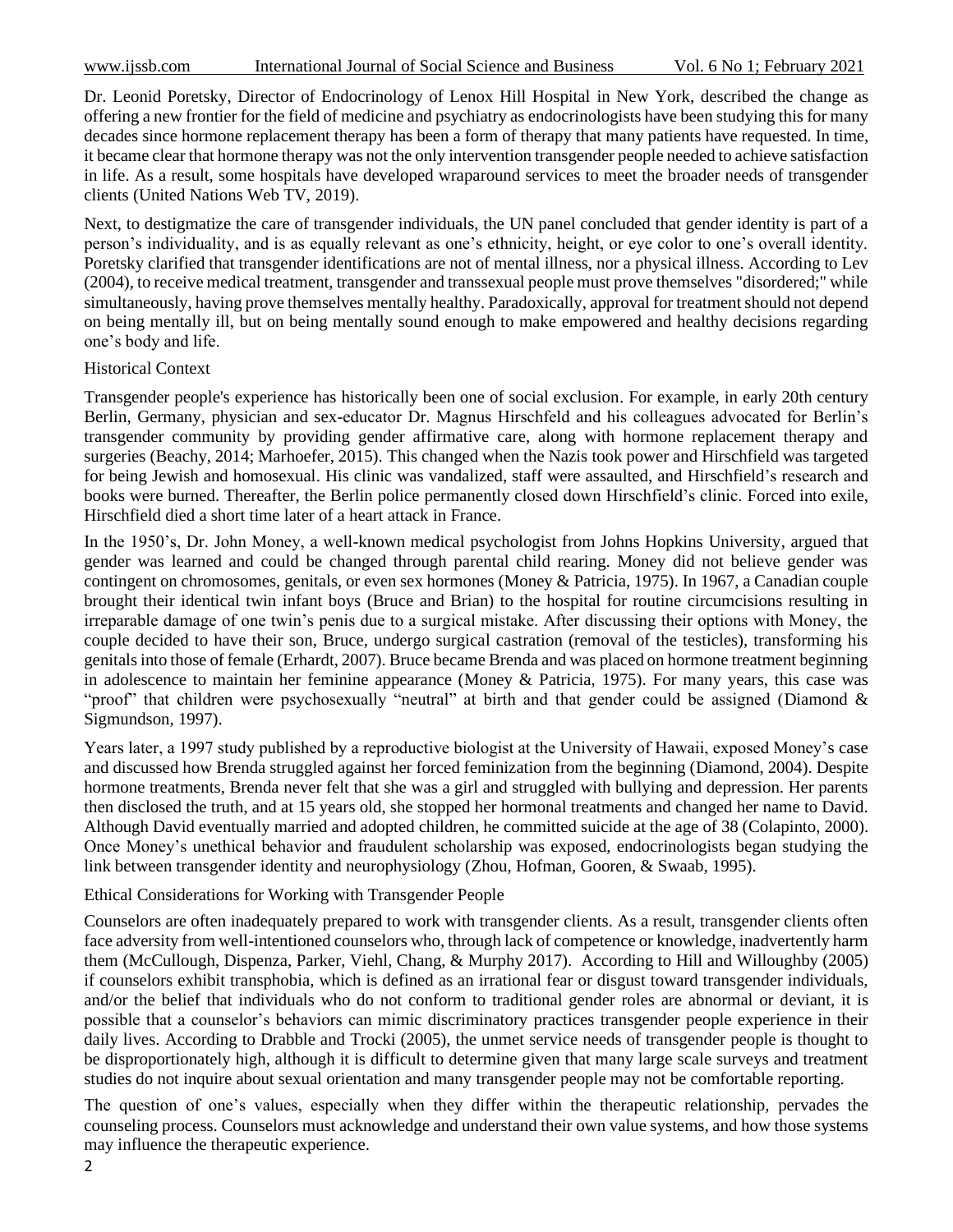There are multiple indications that self-awareness is highly valued by the counseling profession (Corey, Corey, Corey, & Callanan, 2015; Hansen, 2009). Counselors may not agree with the values of their clients but it is essential that they respect the rights of their clients to hold a different set of values (Corey, Corey & Corey, Callanan, 2015). The impact of a counselor's value system regarding (but not limited to) transgender individuals, gender nonconformity, and/or sexual minorities on the client's therapeutic experience can raise ethical issues. According to the American Counseling Association (2014), the "primary responsibility of counselors is to respect the dignity and promote the welfare of clients (p. 4)."

This has increased the need for greater awareness and exploration of values of counselors, their biases, prejudices, and encapsulated worldviews (Aponte, & Kissil, 2016; Shamoon, Lappan, & Blow, 2017; Simon, 2006). Worldviews help determine which information will be attended to or ignored, how much importance to attach to stimuli, and how to structure information. Counselors must attempt to minimize personal bias, maximize the congruence between their values and their behavior, and strive to respect their clients' worldviews (Ivey, Ivey & Zalaquett, 2017). Beneficent treatment of clients (American Counseling Association, 2014) is of utmost concern, and ensures that the client is not harmed.

It is important to note that counseling is not a form of indoctrination, nor is it the counselor's function to teach clients "proper" behavior. It is unfortunate that some well-intentioned counselors believe their job is to help people conform to social standards considered acceptable by the heteronormative profession. According to the guidelines for ethical behavior of the American Counseling Association (2014), counselors act to avoid harming their clients. Moreover, they minimize or remedy unavoidable or unanticipated harm (A.4.a). Therefore, counselors strive to become aware of how their personal values influence their professional work. The challenge for counselors is to recognize when their values clash with a client's values. The American Counseling Association's guidelines read as follows, "counselors are aware of their own values, attitudes, beliefs and behavior and how these apply in a diverse society, and avoid imposing their values on clients" (A.5.b.). Merely disagreeing with a client or not particularly liking what a client is proposing to do is not ethical grounds for a referral (Lee, 2008). Whether or not the individual discloses their sexual orientation and/or gender identity, it is the counselor's duty to understand sexrelated terminology (Russell & Viggiani, 2018). In the next section, we will discuss how to respectfully and compassionately provide counseling services to transgender people.

#### Transgender Emergence:

#### Implications for Counseling Practice

According to Carl Rogers (1980), the individual has their own personal resources to promote healing and learning more about the self, once there is an environment conducive to promote such an experience. Supportive evidence suggests improvements have been discovered in arrange of psychosocial measures once gender affirming interventions are exercised (Witty, 2006). For example, one type of gender affirmation model is Sevelius' model of gender affirmation (2013). It describes the ways in which denial of access to gender affirmation is associated with high-risk behaviors and increased rates of HIV infection. It is important to note that all transgender people may not seek all of the interventions provided, if at all, yet it is imperative that counselors be aware of the various models of development in offer to provide the most effective, relevant services possible.

The authors' present gender affirming counseling strategies that will help the practitioner to offer competent services and establish the therapeutic alliance with transgender clients**.** Extrapolating from the work developed by Appleby and Anastas (1998), this process argues that it is the counselor who has the duty to be aware and open to different worldviews and identities when it pertains to clients with whom the counselor is unfamiliar.

Transgender emergence (Lev, 2004) involves a complex interaction of developmental and interpersonal transactions. It is important to understand that the process of developing a gender identity is a normal, individual, and unique process everyone experiences, yet for many gender variant people, the process is possibly complicated by intra- and interpersonal dissonance with their core sense of self because of haunting societal gender/hetero normative expectations. The emergence process describes an adaptive stage model for transgender men and women who are coming to terms with their own gender variance and moving from an experience of denial and self-hatred to one of self-respect and gender congruence. These stages are not necessarily linear and can be impacted by other identity development. These stages are not meant to "label" people or define their transgender maturation process, these stages describe what counselors may witness when clients seek help for what may be gender dysphoria.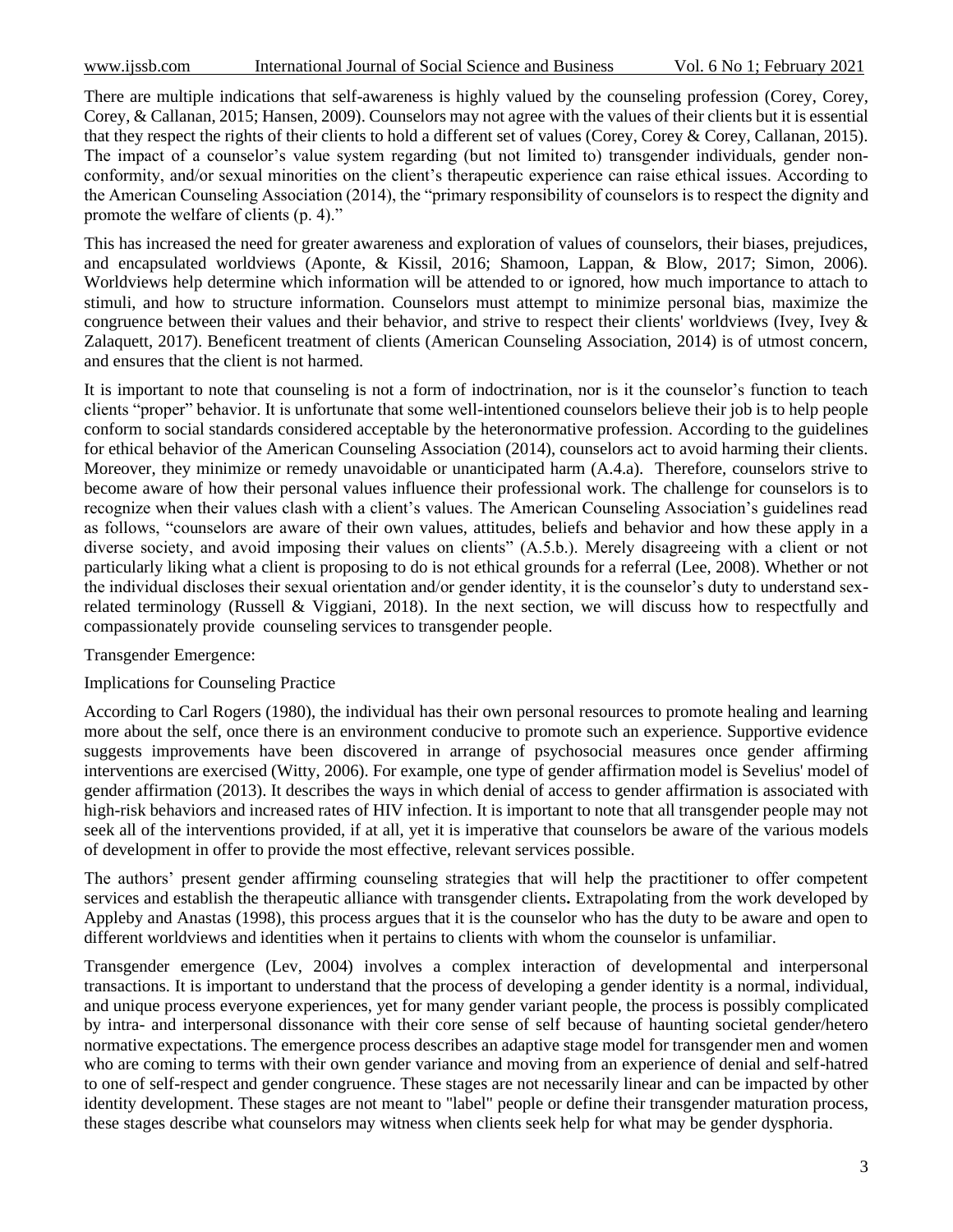In this first stage of Awareness, gender variant people are often in great distress. As such, the therapeutic task is to normalize the life experiences of the emerging transgender client. In the second stage, gender variant people seek to gain education and support about transgender identity. Here, the therapeutic task is to facilitate linkages to transsensitive and/or trans-specific services and encourage outreach to trans support and/or social groups. The third stage involves the disclosure of identity to significant others -- spouses, partners, family members and friends; the therapeutic task involves supporting the transgender person's integration in the family system. The fourth stage involves the exploration of various (transgender) identities. The counseling task is to support the articulation and comfort with one's identity. The fifth stage involves exploring options for transition regarding identity, presentation, and body modification. At this point, the therapeutic task is the resolution of their decisions, and advocacy towards their actualization. In the final stage, the gender variant person is able to integrate and synthesize their transgender identity. As such, the therapeutic task is support in adaptation to transition related issues.

### Affirming Strategies

For many lesbian, gay, bisexual, transgender, queer –questioning, intersex, asexual, two-spirit (LGBTQIA2-S) individuals, many have experienced a disproportionate amount of traumatic experiences in relation to the heterosexual community, and for some transgender people of the LGBTQIA2-S communities even more so. When providing counseling services, the goal is to decrease the chances of re-traumatization when serving the transgender community. One way is by employing trauma-informed strategies. There are six key principles central to a traumainformed approach include (SAMHSA's Concept of Trauma and Guidance for a Trauma-Informed Approach, 2014):

- 1. *Safety* The organization, its staff and the clients serve feel physically and psychologically safe. The understanding of safety according to the client must be top priority. Because hate crimes, bullying, sexual prejudice, violence, and even death pervades LGBTQIA2-S, especially some transgender individual's culture and experience, both historically as well as currently, safety and confidentiality are of the utmost importance. Having brochures focused on transgender individual experiences, and transgender community symbol stickers on one's badge are some examples of notifying individuals who identify as LGBTQIA2-S that one's space is safe.
- 2. *Trustworthiness and Transparency* When an organization operates with transparency and the goal is for that organization and its members to build and maintain trust with clients and their families. This can be demonstrated through policy procedure, mission statements, and inclusive paperwork.
- 3. *Peer Support* Helps to establish safety and trust, and establish hope and build collaboration all while acknowledging the clients experiential reality to promote recovery and healing.
- 4. *Collaboration and Mutuality* This principle focuses on leveling power differences between clients and staff the sharing of power or an egalitarian approach. Counselors acknowledge societal discriminatory practices and sexual prejudices—and do not replicate similar practices in one's own thoughts and behaviors. Counselors must explore their worldview and value system regarding sexuality.
- 5. *Empowerment, Voice and Choice* Recognize the clients' and communities strengths. Understand the historical injustices within the clients' lives and LGBTIQ2-S and transgender communities as a whole. This principle promotes clients' self-advocacy as service professionals provide safe, collaborative support.
- 6. *Cultural, Historical, and Gender Issues* This principle "actively moves past stereotypes and biases"—for example, offering gender responsive services; understands the importance of clients' cultural values and incorporates them into service; policies are in place that are racially, ethnically, and culturally responsive; and historical trauma and it impact is recognized and addressed. Counselors must avoid pathologizing sexuality and consensual sexual practices.

Gay Affirmative Practice (GAP) means to provide services to individuals who identify as LGBTQIA2-S with safe, appropriate, efficient service in a way that allows the individual to openly express their sexual orientation and various gender identities and expressions (Dentato, 2017). There are three major themes of the GAP model highlighted in the following framework:

*Attitudes –*

- 1. Same gender sexual desires and behaviors are viewed as a normal variation in human sexuality.
- 2. The adoption of a GLBT [sic] identity is a positive outcome of any process in which an individual is developing a sexual identity.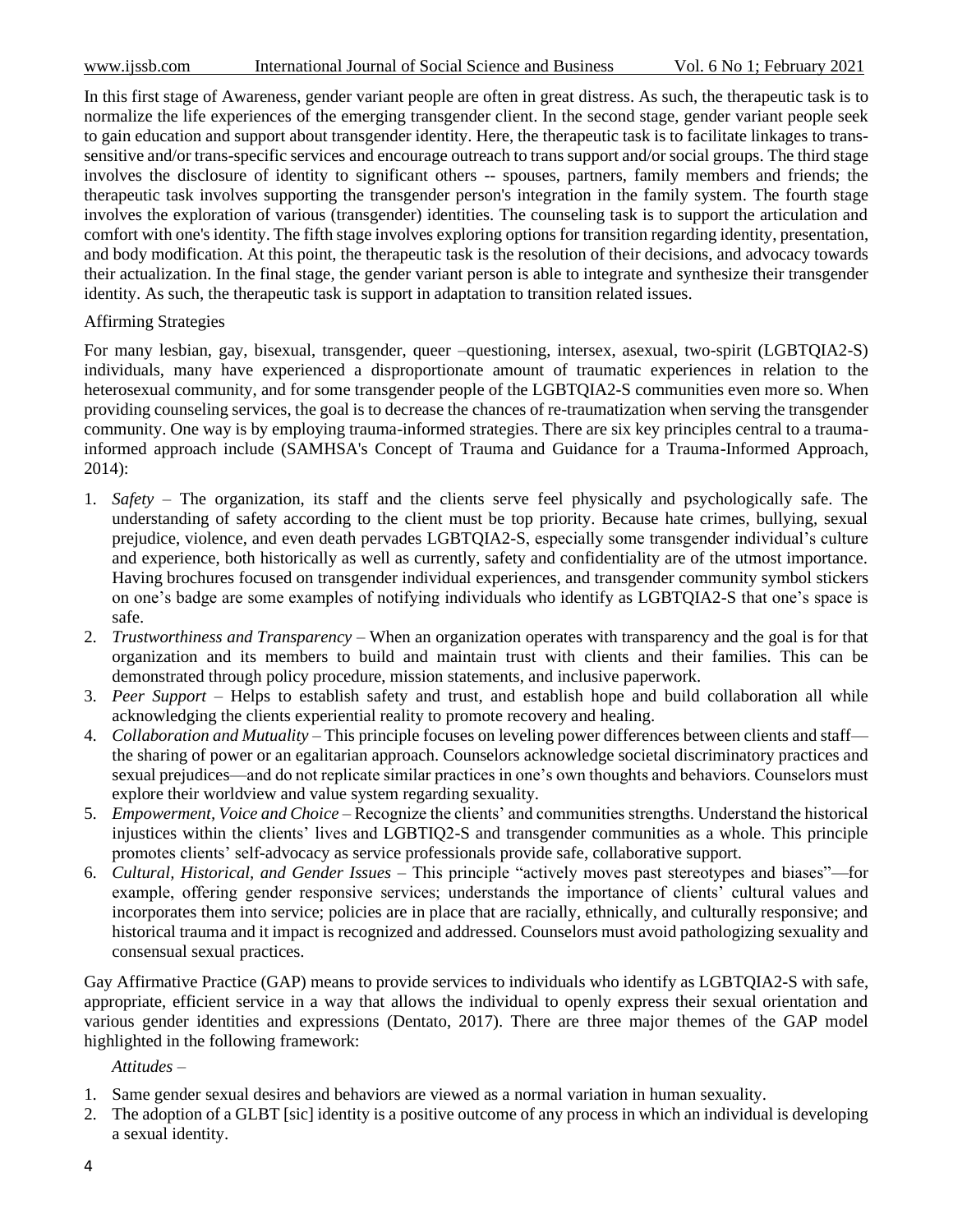#### *Knowledge*

- 3. Service providers should not automatically assume that a client is heterosexual.
- 4. Important to understand the coming out process and its variations. *Skills*
- 5. Practitioners deal with their own heterosexual bias and homophobia.
- 6. When assessing a client, practitioners should not automatically assume that the individual is heterosexual. Additionally, counselors must understand that the individual who identifies within the LGBTQIA2-S communities, the transgender community in particular, is the expert of their experience(s) and should also seen as the expert regarding the therapy's direction. Be mindful that the client's approach may include family and community members. And lastly, counselors must understand that the various identifications regarding gender, just as sexuality, have no bounds.

#### **Summary**

Just as elastic is flexible and tensile; gender—and its variations, possess similar metaphorical properties. The authors provided evidence for a neurological basis of gender dysphoria due to the areas of involvement in the selfbody perception processes. As we continue to learn and understand the complexities of what it means to be human, it is imperative that one accounts for and appreciates the various nuances, abstractions, fluidity, and, at times, ambiguities that make gender identity and its variations unique. As mental health service providers, such appreciation for sexuality is necessary to understand how the client has (or has not) been impacted by society's heterosexist, gender-binary, hetero-normative systems. To develop an understanding of, and respect for, one's experiential reality and its impact on their mental health the transgender communities, is paramount when exploring aspects of mental health.

#### **References**

American Counseling Association. (2014). *ACA Code of Ethics.* Alexandria, VA: Author.

- American Psychiatric Association. (2013). *Diagnostic and statistical manual of mental disorders* (5th ed.). Arlington, VA: Author.
- Aponte, H. J., & Kissil, K. (Eds.). (2016). The person of the therapist training model: Mastering the use of self. New York, NY: Routledge.
- Appleby, G, A., & Anascas. J, W. (Eds.). (1998). *Not just a passing phase: Social work with gay, lesbian, and bisexual people.* New York, NY: Columbia University Press.
- Beachy, R. (2014). *Gay Berlin: Birthplace of a modern identity*. New York, NY: Knopf.
- Bullough, V.L. (2002). *Before Stonewall: Activists for gay and lesbian rights in historical context*. New York, NY: The Haworth Press.
- Colapinto, J. (2000). *As nature made him: The boy who was raised as a girl* (1st ed.). New York, NY: HarperCollins.
- Corey, G., Corey, M. S., Corey, C., & Callanan, P. (2015). *Issues and ethics in the helping professions* (9th ed.). Stamford, CT: Cengage Learning.
- Dentato, M.P. (Ed.). (2017). *Social Work Practice with the LGBTQ Community: The intersection of history, health, mental health, and policy factors.* Oxford University Press.
- Diamond, M. (2004). Sex, gender, and identity over the years: a changing perspective. *Child and Adolescent Psychiatric Clinics of North America, 13,* 591-607.
- Diamond, M., & Sigmundson, H. (1997). Sex reassignment at birth. Long-term review and clinical implications. *Archives of Pediatrics and Adolescent Medicine*, *151*(3), 298-304.
- Drabble, L. & Trocki, K. (2005). Alcohol consumption, alcohol-related problems, and other substance use among lesbian and bisexual women. *Journal of Lesbian Studies, 9*(3):19–30.
- Ehrhardt, A. (2007). John Money, Ph.D.. *The Journal of Sex Research*. *44*(3), 223-224.
- Glasses-Baker, B. (June 27, 2019). National LGBTQ wall of honor unveiled at Stonewall Inn. *New York Metro News.* Retrieved from https://www.metro.us/news/local-news/new-york/stonewall-inn-lgbtq-wall-hono[r](https://www.metro.us/news/local-news/new-york/stonewall-inn-lgbtq-wall-honor)
- Hansen, J. (2009). Self-awareness revisited: Reconsidering a core value of the counseling profession. *[Journal of](https://search-proquest-com.proxy.lib.csus.edu/pubidlinkhandler/sng/pubtitle/Journal+of+Counseling+and+Development+:+JCD/$N/25041/DocView/219040717/fulltext/F4E44B4744484481PQ/1?accountid=10358)  [Counseling and](https://search-proquest-com.proxy.lib.csus.edu/pubidlinkhandler/sng/pubtitle/Journal+of+Counseling+and+Development+:+JCD/$N/25041/DocView/219040717/fulltext/F4E44B4744484481PQ/1?accountid=10358) [Development,](https://search-proquest-com.proxy.lib.csus.edu/pubidlinkhandler/sng/pubtitle/Journal+of+Counseling+and+Development+:+JCD/$N/25041/DocView/219040717/fulltext/F4E44B4744484481PQ/1?accountid=10358) [8](https://search-proquest-com.proxy.lib.csus.edu/pubidlinkhandler/sng/pubtitle/Journal+of+Counseling+and+Development+:+JCD/$N/25041/DocView/219040717/fulltext/F4E44B4744484481PQ/1?accountid=10358)7*(2), 186-193. doi:10.1002/j.1556-6678.2009.tb00566.x